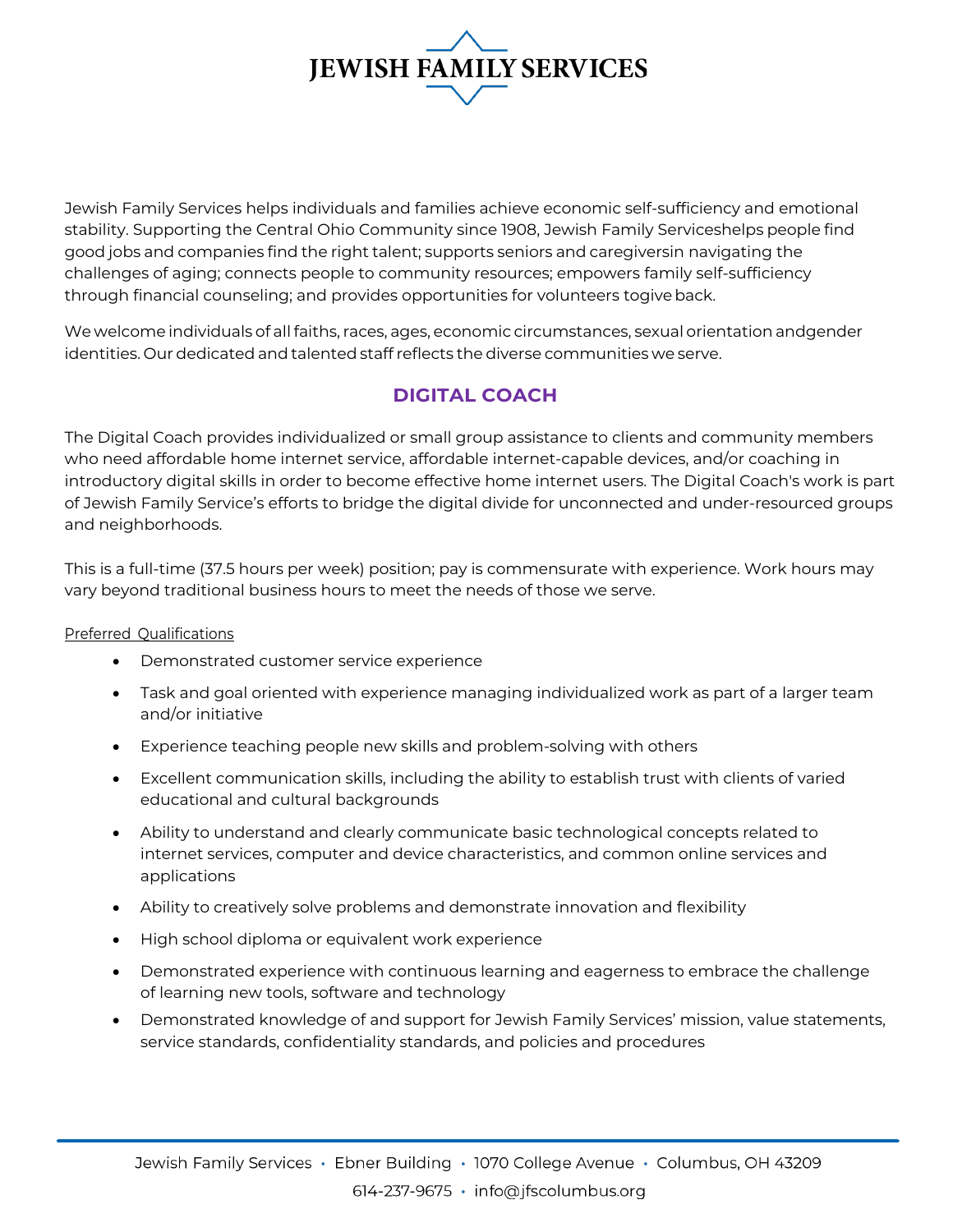#### Essential Job Responsibilities

- Regularly visit outreach sites across the city for onsite service delivery
- Provide one-on-one digital literacy support through in-person, phone, and online interactions; may include occasional facilitation of small groups
- Discuss with each client their home internet access, technology experiences and their devices
- Collaborate with clients to establish individualized plans that meet their needs as effective digital citizens
- Advise clients about free or affordable home internet service options for which they may qualify, assist clients to apply for services they choose, and support their efforts to secure service
- Advise clients about available affordable computers or other internet-connected devices and support their efforts to apply for device distribution programs or device repair services
- Coach clients to use their home internet services to meet their internet use priorities
- Access and develop digital skills training, both independently and with a cohort of community partners
- Make referrals to sources of additional digital literacy skill training
- Track each client's progress and types of requests, keep accurate and timely records, and report outcomes as required

Jewish Family Services has a mandatory COVID-19 vaccination policy, available on request.

To apply, please send resume and cover letter to hiring@jfscolumbus.org, Attn: Elizabeth Enck, Manager of Training